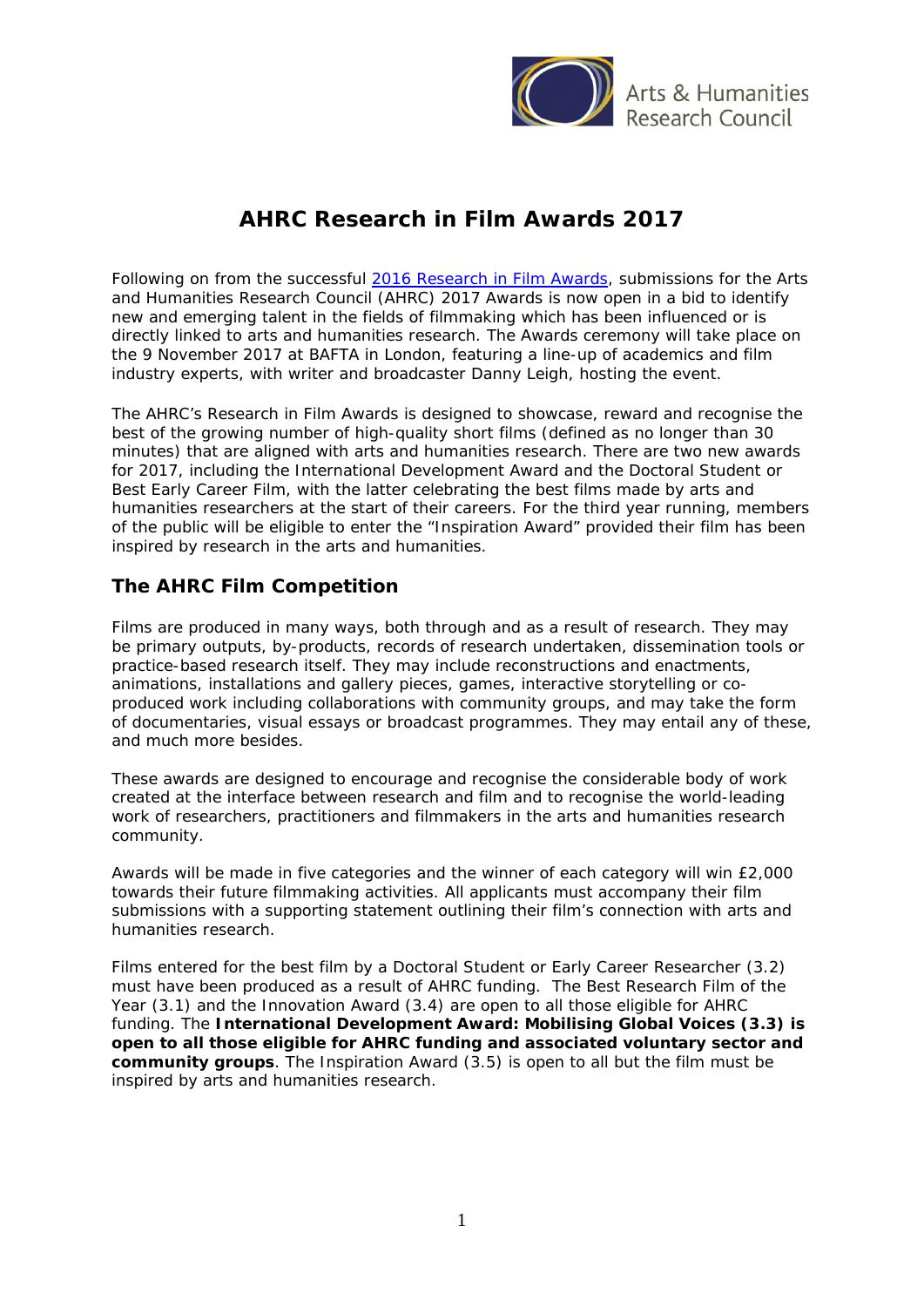

# **Categories**

Awards will be split across five categories and entries can be made in more than one category:

### **3.1 Best Research Film of the Year**

This category is for all films produced as outputs or by-products of arts and humanities research in the UK and is open to all those employed<sup>[1](#page-1-0)</sup> by AHRC-recognised Research Organisations in the UK (see Eligibility section below) at the time the film was completed, launched or made publicly available. **Films do not have to be produced as a result of AHRC funding. All films must have been completed or made available during the last year (since April 1st 2016).**

Judges are looking for:

- Films which bring new research to wider attention
- Films that exemplify excellence in the dissemination of research findings
- Films that highlight the value and importance of research in the arts and humanities, or
- that illustrate the value and importance of subjects or questions within the arts and humanities

All entrants must also complete and submit the form in the Requirements section which asks for a 300-word summary explaining the film's links with arts and humanities research. You must also provide web links to the film being submitted and other relevant information. Please ensure that this is written in plain English and be aware that the people judging your film may not be academics so try to avoid jargon.

#### **3.2 Best Doctoral or Early Career Film**

This category is open to all doctoral students and Early Career Researchers funded by the AHRC (see Eligibility section for details). Applicants are not required to be registered as doctoral students at the point of submission or on the release date of the film, but the primary research for the film must have been conducted while the applicant was registered as a doctoral student. **All films must have been completed or made available during the last year (since April 1st 2016).**

Judges are looking for:

- Films which portray or represent research excellence
- Films which have brought new research to wider attention
- Films which exemplify excellence in the dissemination of research findings, or
- which bring arts and humanities research to new audiences

<span id="page-1-0"></span><sup>&</sup>lt;sup>1</sup> Or if not employed by the RO, have held a formal written contract that provided the applicant with the same level of support as if they were an employee. -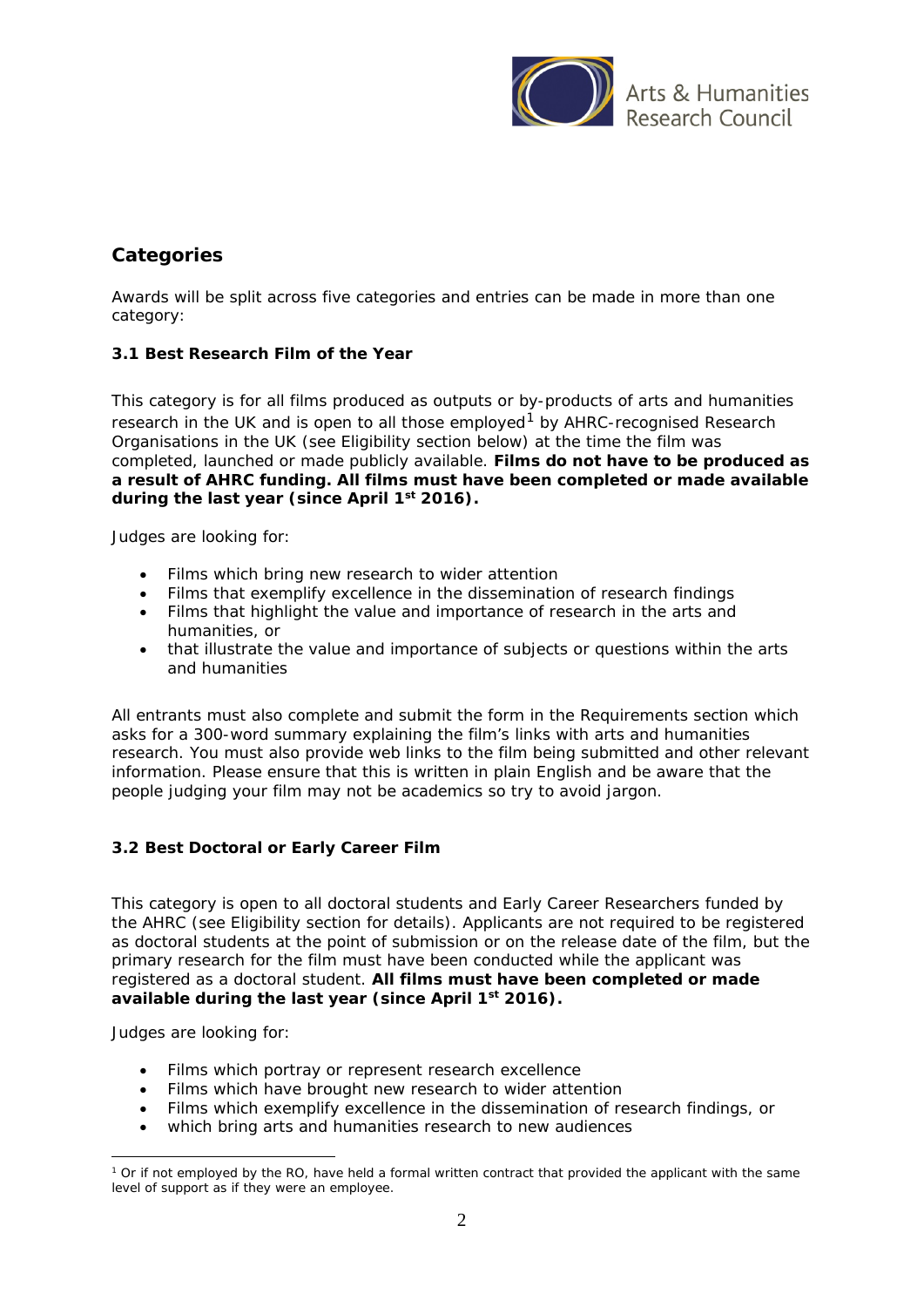

**rts & Humanities** 

- Films which highlight the value and importance of research in the arts and humanities, or
- that highlight the value and importance of subjects or questions within the arts and humanities

All entrants must complete and submit the form given in the Requirements section, where it is essential to supply a 300-word summary explaining the film's connection with arts and humanities research, together with web links to the film being submitted and other relevant information. Please ensure this is written in plain English and bear in mind that some of the people judging your film may not be academics so please avoid jargon.

#### **3.3 International Development Award: Mobilising Global Voices**

This category is for all films produced as outputs or by-products of arts and humanities research in the UK and is open to those employed<sup>[2](#page-2-0)</sup> by AHRC-recognised Research Organisations in the UK (see Eligibility section for details) at the time the film was completed, launched or made publicly available. This category is also open to community groups and voluntary sector organisations that have formerly collaborated with an AHRC researcher. **All films must have been completed or made available during the last year (since April 1st 2016).**

The International Development Award recognises the importance of arts and humanities research in a global context. UK research in collaboration with local partners can have a huge impact on the lives of people in developing countries. This category aims to showcase films that provide a platform for the voices of people in developing countries and which use film for them to tell their story.

Judges are looking for:

-

- Imaginative films that have been made in collaboration with people in developing countries; telling their stories and helping find solutions for the challenges they face and/or wider global challenges
- Films that have arts and humanities research at their core
- Films which are effective in translating stories and voices internationally across cultural, linguistic and/or other boundaries

Judges are also looking for films that explore how collaborative research has helped diverse communities in developing countries, including disadvantaged or marginalised groups, to celebrate their lives, cultures and creativity, to uncover hidden heritages or to address injustices, inequalities, divisions or difficult pasts.

All entrants must complete and submit the form in the Requirements section which asks for a 300-word summary of how the film meets one or more of the requirements above; web links to the film being submitted and other relevant information. Please ensure this is written in plain English and be aware that some of the people judging your film may not be academics so please avoid jargon.

<span id="page-2-0"></span><sup>&</sup>lt;sup>2</sup> Or if not employed by the RO, have held a formal written contract that provided the applicant with the same level of support as if they were an employee.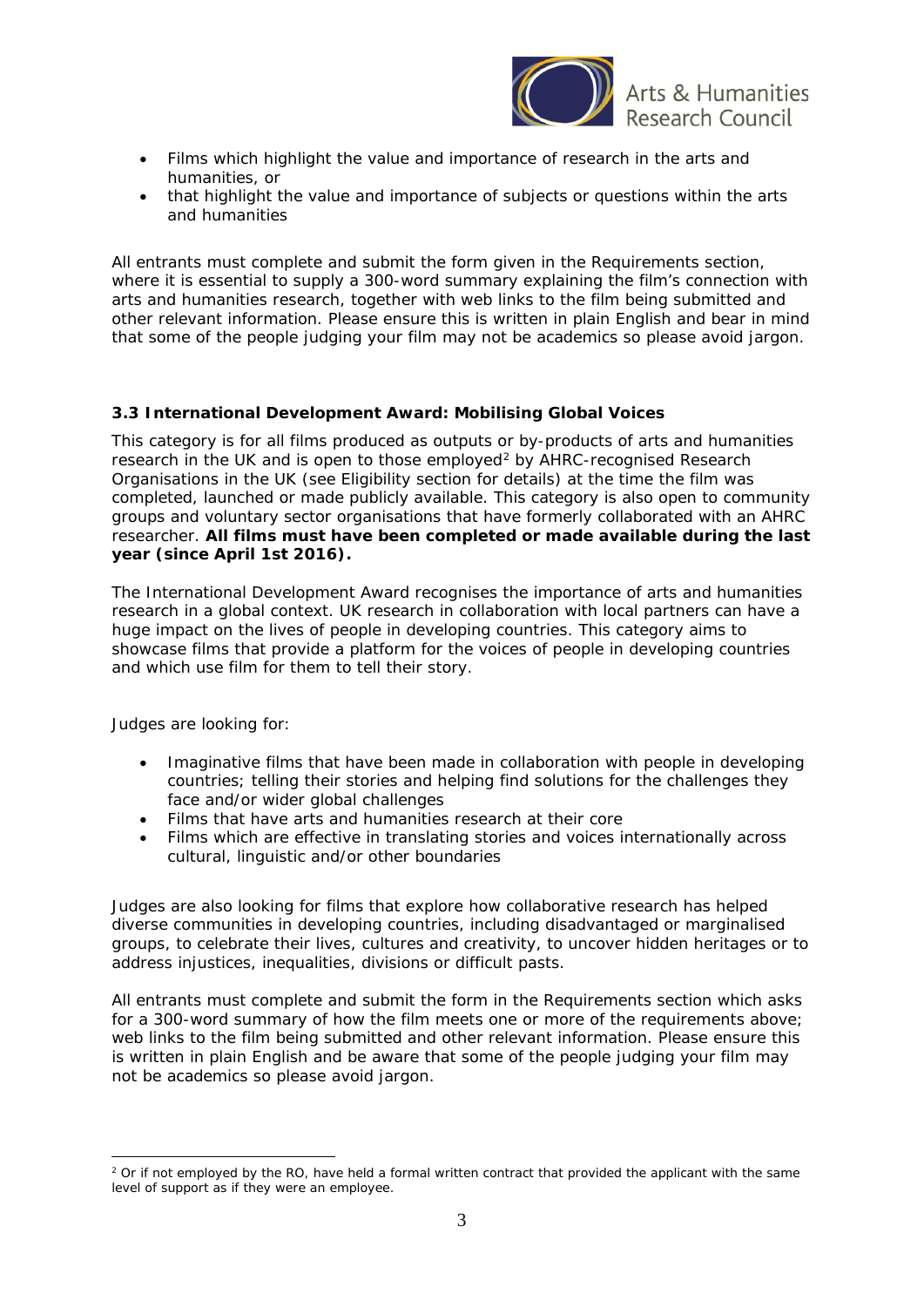

#### **3.4 Innovation Award**

This category is for all films produced as outputs or by-products of arts and humanities research in the UK and is open to all those employed<sup>[3](#page-3-0)</sup> by AHRC-recognised Research Organisations in the UK at the time the film was completed, launched or made publicly available (see Eligibility section for details). **Films do not have to be produced as a result of AHRC funding. All films must have been completed or made available during the last year (since April 1st 2016).**

For this category, judges want to be presented with films that represent innovation in filmmaking. Here 'film' is defined broadly to include interactive media, games, visualisations, graphic design, animation etc., where there is a clear and demonstrable link to arts and humanities research.

Judges are looking for:

-

- Technical innovation, or innovation in the mode of filmmaking methodologies used (for example, co-produced research)
- Visual anthropology, practice as research, and so on

All entrants must complete and submit the form in the Requirements section, where a 300-word summary of the film's connections with arts and humanities research is required, along with web links to the film being submitted and other relevant information. Please ensure this is written in plain English and bear in mind that some of the people judging the film may not be academics so avoid jargon where possible.

#### **3.5 Inspiration Award - Best film inspired by the arts and humanities (public category)**

This category is open to the public and recognises films produced in the UK which have been inspired by arts and humanities research. This could mean the film has been inspired by a museum exhibition, book, play or performance. The filmmaker may have been inspired by research such as an archaeological dig, or festivals such as Cheltenham Festivals, or the Being Human: a Festival of the Humanities. Entrants can be individuals, community groups, teams or collaborative groups who have been stimulated by arts and humanities research. **All films submitted must have been completed or made available during the last year (since April 1st 2016).**

Arts and humanities research touches all areas of our lives and this award aims to recognise its value and importance to us all. Judges are looking for films which have been inspired by arts and humanities research and are looking for creative – either factual or fictional – representations in film of that engagement. Judges are also looking for films which convey a sense of the importance of arts and humanities research to our lives.

All entrants must complete and submit the form given at the link in the Requirements section which asks for a 300-word summary to explain how the film is inspired by arts and humanities research.

<span id="page-3-0"></span><sup>&</sup>lt;sup>3</sup> Or if not employed by the RO, have held a formal written contract that provided the applicant with the same level of support as if they were an employee.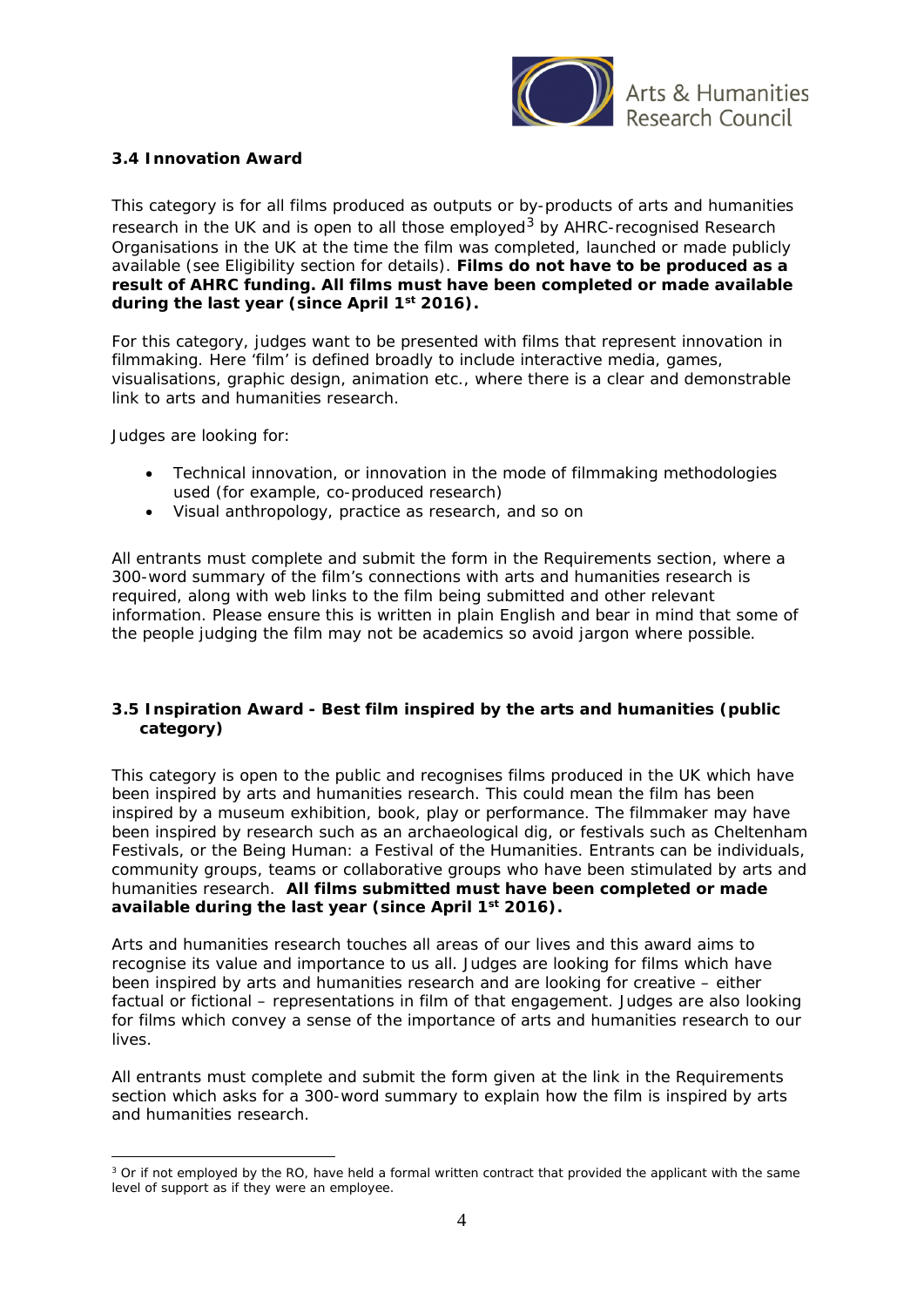

Arts & Humanities Research Council

**Please note that we will also accept nominations for films in this category.** These nominations should include a 300-word summary of how the film has been inspired by arts and humanities research, together with contact details to enable the AHRC to access the nominated film for judging purposes.

# **Entry Requirements**

#### **Entrants for all categories must complete and submit the [Smart Survey Form](http://www.smartsurvey.co.uk/s/ResearchInFilmAwards2017/) by 4pm on Thursday 6th July 2017**

This form requires entrants to provide a link to the film on the free video channel [Vimeo](http://www.vimeo.com/) and if necessary, a password, to enable judges to access the film being submitted. The link to the film must also be made available by the deadline indicated above.

You are allowed to submit a film in more than one category if it fits with the entry requirements for each separate category. To do so you will have to complete the Smart Survey form for each additional category you wish to enter.

In addition, all submitted films **must** conform to the following terms and conditions:

- All films submitted or nominated should last no longer than **30 minutes including titles and credits – submissions of over 30 minutes will be discounted.**
- 'Film' is defined broadly as a series of moving images, but the nature of the images is open and unspecified.
- All films submitted to categories: 3.1 Best Research Film of the Year; 3.2 Best Doctoral or Early Career Film; 3.4 the Innovation Award and 3.5 the Inspiration Award, must have been created, completed or made public since **1st April 2016**. It is not expected that films would be created especially for these awards but rather is intended to recognise already-produced films. However, speciallycreated works would of course be eligible.
- All submitted films should be in a format that can be uploaded to Vimeo and accessed and played on a standard Web browser.
- It is understood that films involve collaboration with broadcasters, community groups, cultural bodies, etc. Awards can therefore be made to teams as well as individuals but for categories 3.1 Best Research Film of the Year; 3.2 Best Doctoral or Early Career Film Award, 3.3 International Development Award: Mobilising Global Voices, and 3.4 Innovation Award, there must be an identified research lead who meets the AHRC eligibility criteria as described below.
- Category 3.5 the Inspiration Award which is open to the general public **does not need** an identified research lead. This category is open to both individuals and teams.
- Excerpts from all shortlisted films will be shown on the AHRC website when the shortlist is announced in September and at the awards ceremony in November while all winning films will be made publicly available on the AHRC website and on the AHRC's social media channels shortly after the awards ceremony.
- Films in languages other than English are eligible provided they have English subtitles.
- Any films that have been produced with direct input from the Arts and Humanities Research Council Communications Team are not eligible for this competition.
- Resubmissions to the Research in Film Awards are not encouraged, however if a film has been sufficiently altered, edited or enhanced, resubmissions will be considered.
- The AHRC reserves the right to reject any entries which it deems to be offensive or unsuitable.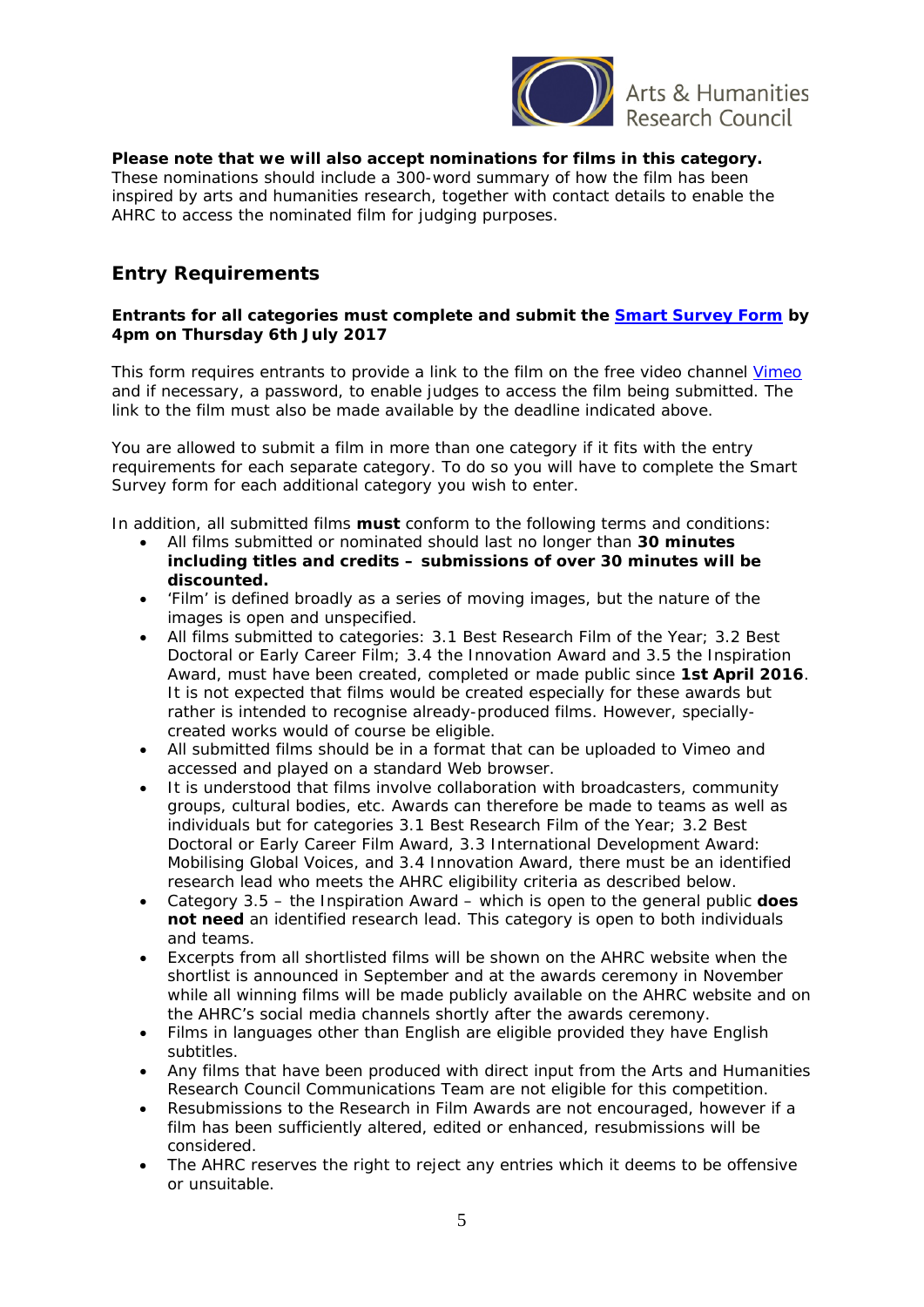

# **Eligibility**

Applications may only be submitted in categories 3.1, 3.2, 3.3 and 3.4 by those employed by or registered to study (category 3.3) or those who have been employed by or registered to study at a Research Organisations eligible to apply for funding to the AHRC; the only exception is for the Inspiration Award (category 3.5) which is open to the general public. These organisations include:

- Higher Education Institutions (HEIs) that are directly funded for research by HEFCE, DEL, HEFCW and SFC
- • [Independent Research Organisations](http://www.ahrc.ac.uk/funding/research/iro/) that have received Research Council recognition to apply to the Research Councils in responsive mode

Applicants submitting a film into the Doctoral & Early Career Award (3.2) will need to match either of the following criteria:

- Doctoral Researcher:
	- o Engaged in current PhD research through an AHRC funded post
	- o Registered as an AHRC funded doctoral student at the time the primary research for the film was completed
- **Early Career Researcher** 
	- o Submission must be sent within eight years of the award of your PhD or equivalent professional training (this duration should exclude any period of career break, for example, family care or health reasons), or
	- o within six years of your first academic appointment (by 'first academic appointment', this is a paid contract of employment, either full-time or part-time, which lists research and/or teaching as the primary function)
	- o Employed by an AHRC-recognised Research Organisation in the UK

## **Judging**

The films will be judged by a panel consisting of both academics and film industry experts.

Judges will primarily be interested in the quality of the films submitted as considered against the requirements outlined for each category, but the accompanying text (300 words) will provide vital information about the film's links with arts and humanities research and therefore careful consideration should be given to the writing of these submissions. Please avoid jargon and make your application succinct and easy to understand.

All entrants will be told of the outcome of their submission by mid-September 2017.